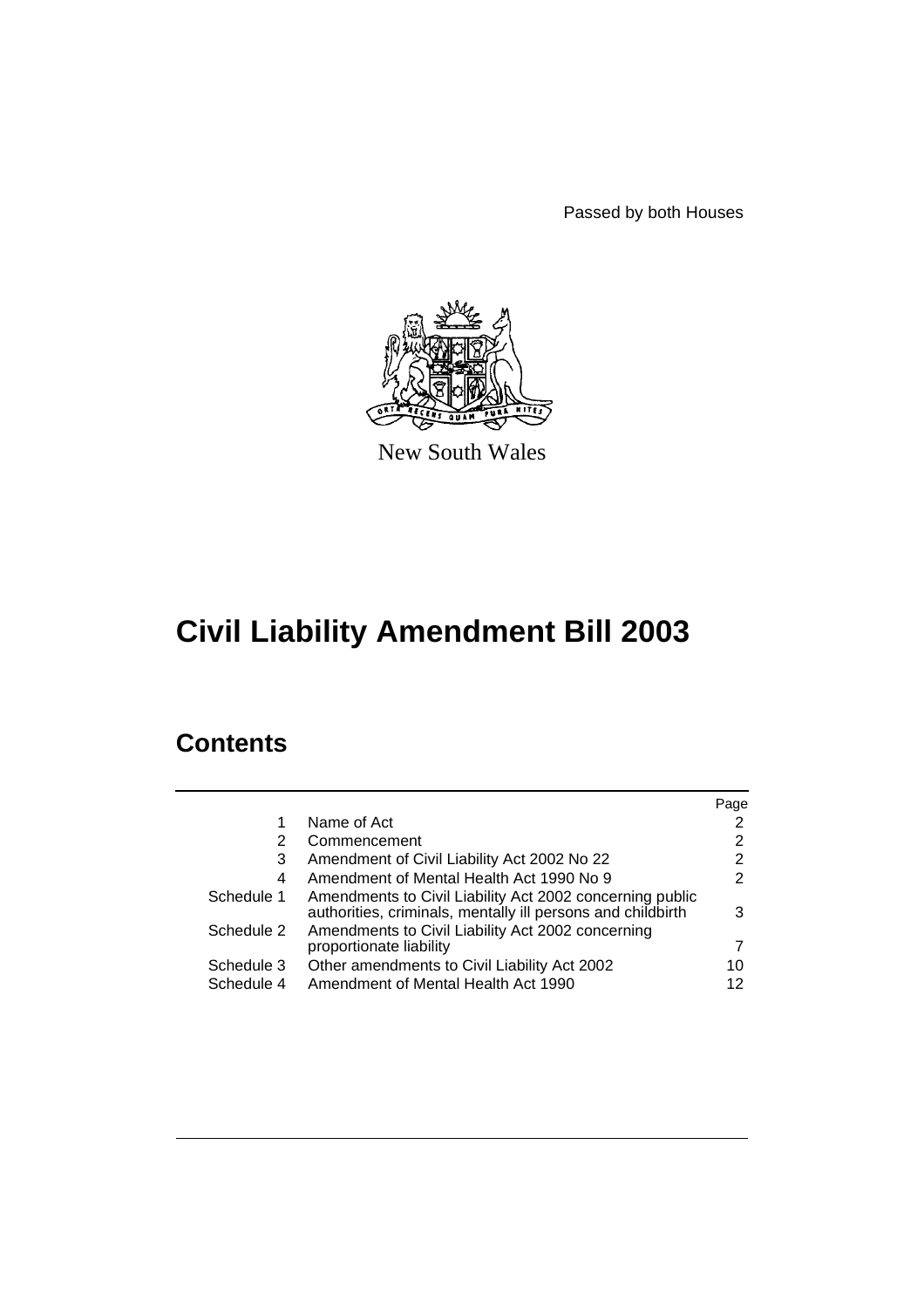**Contents** 

Page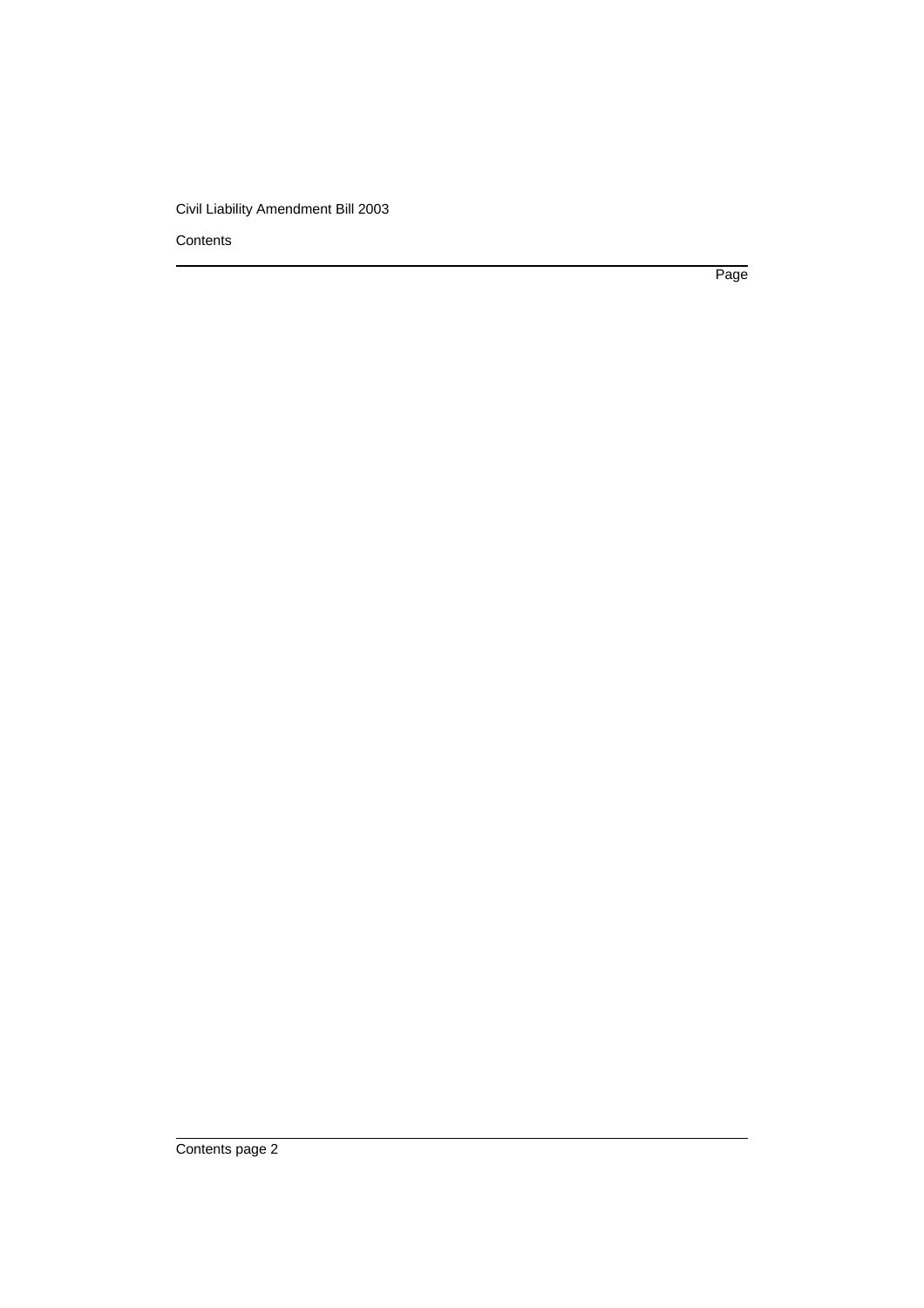*I certify that this PUBLIC BILL, which originated in the LEGISLATIVE ASSEMBLY, has finally passed the LEGISLATIVE COUNCIL and the LEGISLATIVE ASSEMBLY of NEW SOUTH WALES.*

> *Clerk of the Legislative Assembly. Legislative Assembly, Sydney, , 2003*



New South Wales

# **Civil Liability Amendment Bill 2003**

Act No , 2003

An Act to amend the *Civil Liability Act 2002* with respect to the civil liability of public authorities and officials and for the birth of a child, the recovery of damages by criminals and mentally ill persons, self-defence and proportionate liability; to amend the *Mental Health Act 1990* to exclude civil liability for certain functions exercised under that Act; and for other purposes.

*I have examined this Bill, and find it to correspond in all respects with the Bill as finally passed by both Houses.*

*Chairman of Committees of the Legislative Assembly.*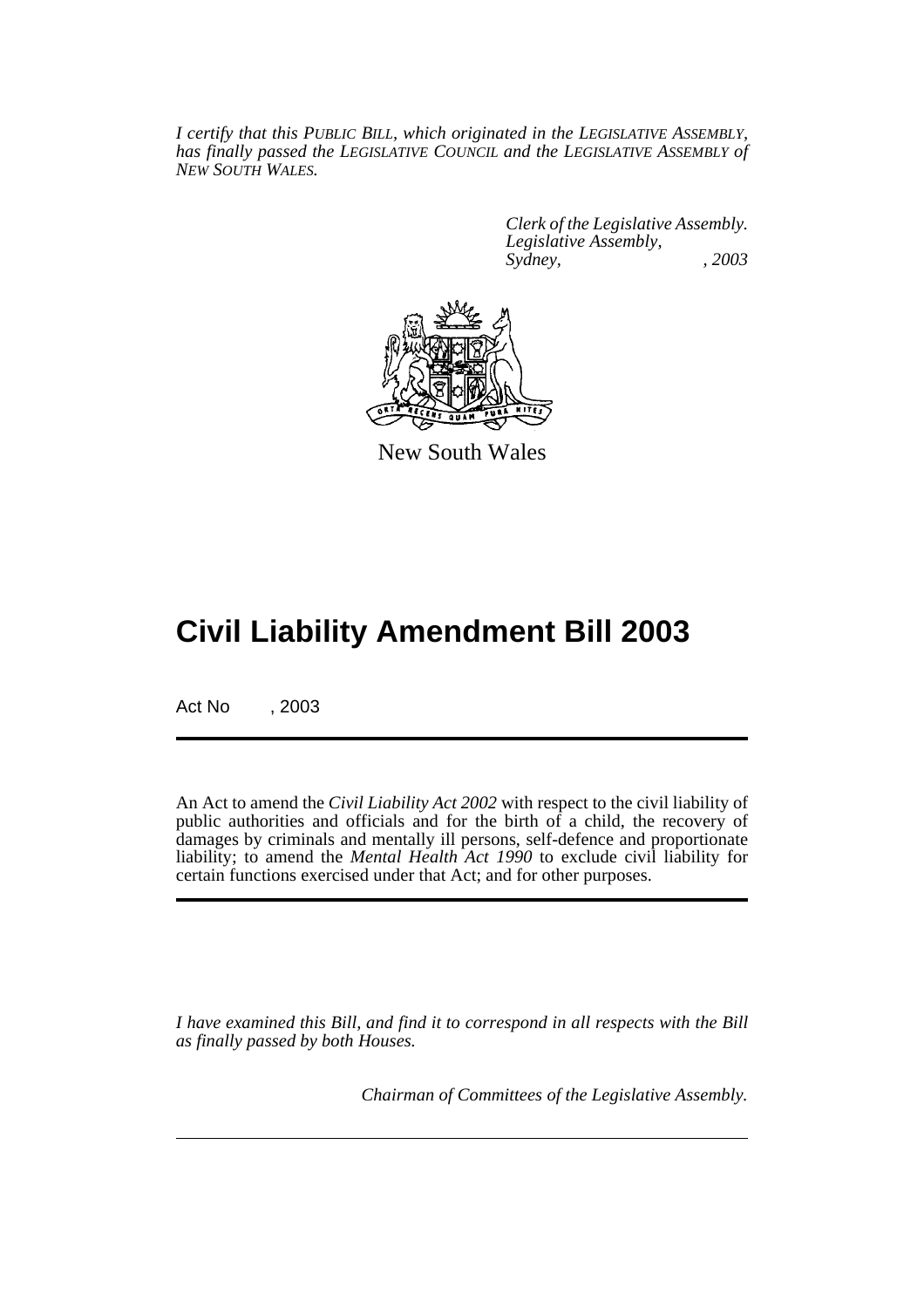# **The Legislature of New South Wales enacts:**

# **1 Name of Act**

This Act is the *Civil Liability Amendment Act 2003*.

# **2 Commencement**

This Act commences on a day or days to be appointed by proclamation.

# **3 Amendment of Civil Liability Act 2002 No 22**

The *Civil Liability Act 2002* is amended as set out in Schedules 1–3.

# **4 Amendment of Mental Health Act 1990 No 9**

The *Mental Health Act 1990* is amended as set out in Schedule 4.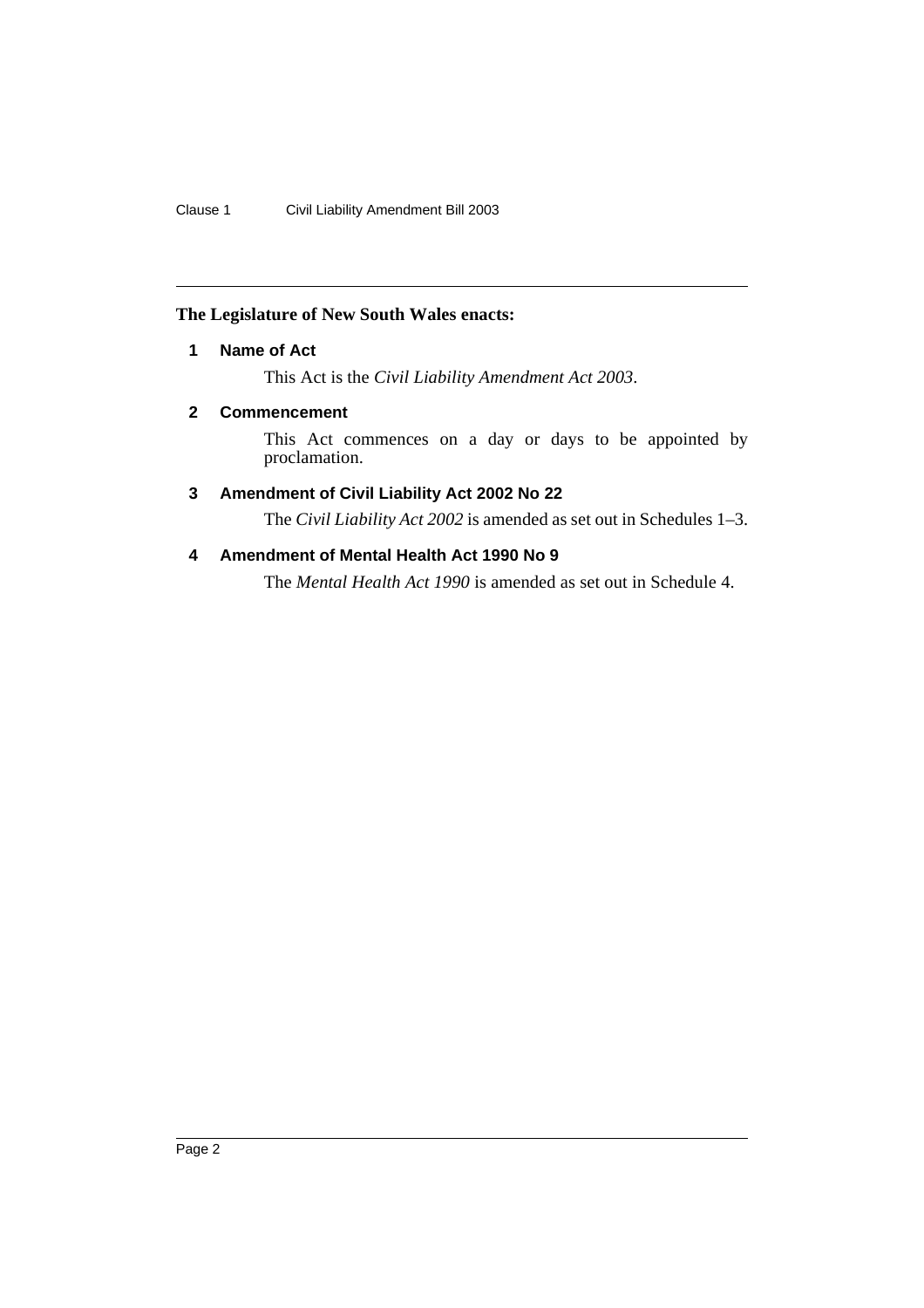Amendments to Civil Liability Act 2002 concerning public authorities, criminals, mentally ill persons and childbirth

Schedule 1

# **Schedule 1 Amendments to Civil Liability Act 2002 concerning public authorities, criminals, mentally ill persons and childbirth**

(Section 3)

# **[1] Section 41 Definitions**

Insert after paragraph (e) of the definition of *public or other authority*:

(e1) any person having public official functions or acting in a public official capacity (whether or not employed as a public official), but only in relation to the exercise of the person's public official functions, or

## **[2] Section 43A**

Insert after section 43:

#### **43A Proceedings against public or other authorities for the exercise of special statutory powers**

- (1) This section applies to proceedings for civil liability to which this Part applies to the extent that the liability is based on a public or other authority's exercise of, or failure to exercise, a special statutory power conferred on the authority.
- (2) A *special statutory power* is a power:
	- (a) that is conferred by or under a statute, and
	- (b) that is of a kind that persons generally are not authorised to exercise without specific statutory authority.
- (3) For the purposes of any such proceedings, any act or omission involving an exercise of, or failure to exercise, a special statutory power does not give rise to civil liability unless the act or omission was in the circumstances so unreasonable that no authority having the special statutory power in question could properly consider the act or omission to be a reasonable exercise of, or failure to exercise, its power.
- (4) In the case of a special statutory power of a public or other authority to prohibit or regulate an activity, this section applies in addition to section 44.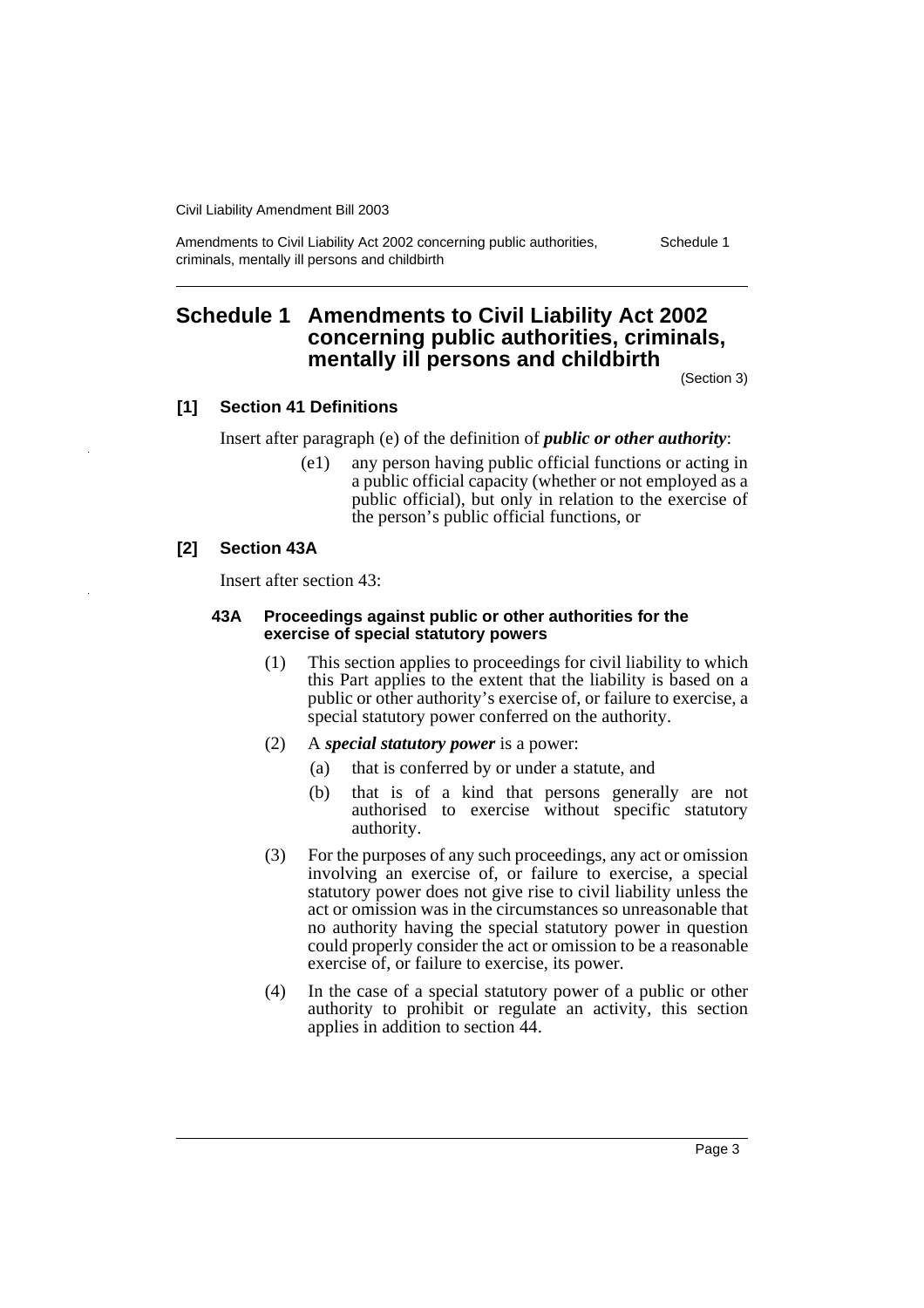Schedule 1 Amendments to Civil Liability Act 2002 concerning public authorities, criminals, mentally ill persons and childbirth

#### **[3] Section 52 No civil liability for acts in self-defence**

Omit ", but only if the conduct to which the person was responding was unlawful." from section 52 (1).

Insert instead:

, but only if the conduct to which the person was responding:

- (a) was unlawful, or
- (b) would have been unlawful if the other person carrying out the conduct to which the person responds had not been suffering from a mental illness at the time of the conduct.

#### **[4] Section 54 Criminals not to be awarded damages**

Omit section 54 (1) (a) and (b). Insert instead:

- (a) the death of, or the injury or damage to, the person that is the subject of the proceedings occurred at the time of, or following, conduct of that person that, on the balance of probabilities, constitutes a serious offence, and
- (b) that conduct contributed materially to the death, injury or damage or to the risk of death, injury or damage.

#### **[5] Section 54A**

Insert after section 54:

#### **54A Damages limitations if loss results from serious offence committed by mentally ill person**

- (1) This section applies to a liability to which this Part applies in circumstances where:
	- (a) the liability arises out of the death of, or injury or damage to, a person, and
	- (b) that death, injury or damage occurred at the time of, or following, conduct of the person that, on the balance of probabilities, would have constituted a serious offence if the person had not been suffering from a mental illness at the time of the conduct, and
	- (c) that conduct contributed materially to the death, injury or damage or to the risk of death, injury or damage.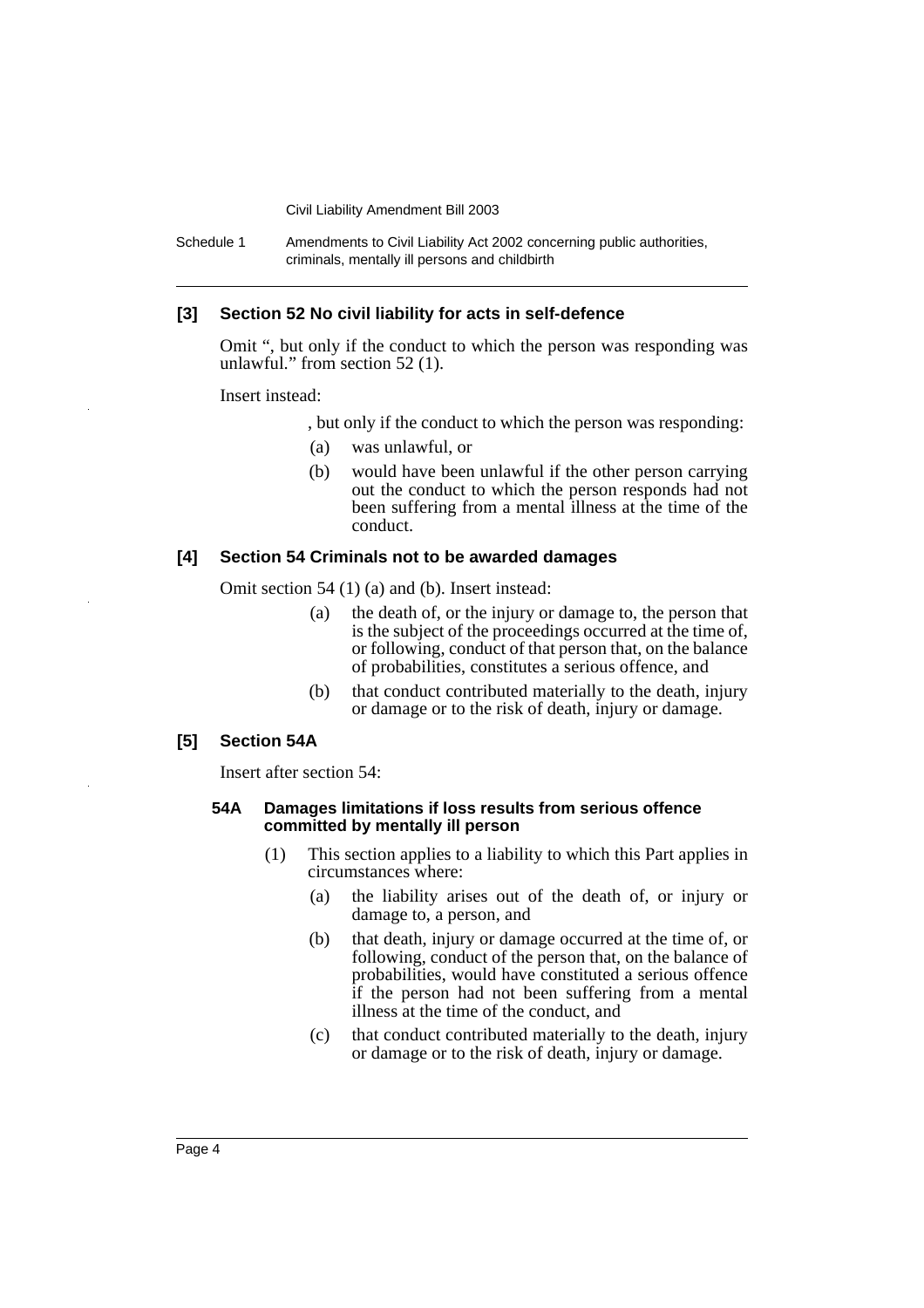criminals, mentally ill persons and childbirth

Amendments to Civil Liability Act 2002 concerning public authorities,

Schedule 1

- (2) If a court awards damages in respect of a liability to which this section applies, the following limitations apply to that award:
	- (a) no damages may be awarded for non-economic loss, and
	- (b) no damages for economic loss may be awarded for loss of earnings.
- (3) A *serious offence* is an offence punishable by imprisonment for 6 months or more.
- (4) This section does not apply to an award of damages against a defendant if the conduct of the defendant that caused the death, injury or damage concerned:
	- (a) constitutes an offence (whether or not a serious offence), or
	- (b) would have constituted an offence (whether or not a serious offence) if the defendant had not been suffering from a mental illness at the time of the conduct.
- (5) This section operates whether or not a person whose conduct is in issue was acquitted of an offence concerning that conduct by reason of mental illness or was found by a court not to be fit to be tried for an offence concerning that conduct by reason of such an illness.

## **[6] Part 11**

Insert after Part 10:

# **Part 11 Damages for the birth of a child**

## **70 Application of Part**

- (1) This Part applies to any claim for damages in civil proceedings for the birth of a child, regardless of whether that claim is made in tort, in contract, under statute or otherwise.
- (2) This Part does not apply to any claim for damages by a child in civil proceedings for personal injury (within the meaning of Part 1A) sustained by the child pre-natally or during birth.
- (3) This Part does not apply to civil liability that is excluded from the operation of this Part by section 3B but, despite that section, does apply to liability of the kind referred to in section  $3B(1)(a)$ .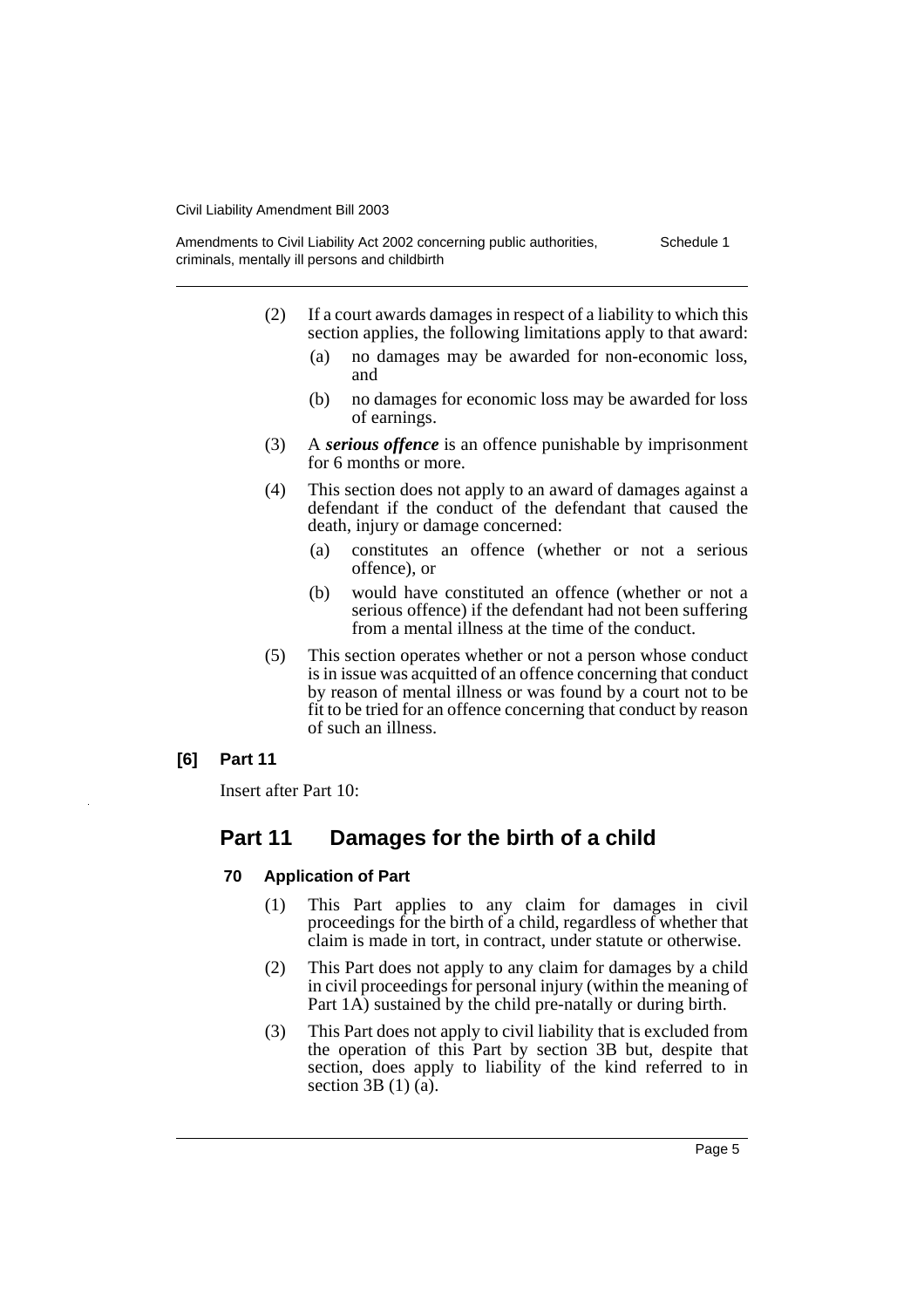Schedule 1 Amendments to Civil Liability Act 2002 concerning public authorities, criminals, mentally ill persons and childbirth

#### **71 Limitation of the award of damages for the birth of a child**

- (1) In any proceedings involving a claim for the birth of a child to which this Part applies, the court cannot award damages for economic loss for:
	- (a) the costs associated with rearing or maintaining the child that the claimant has incurred or will incur in the future, or
	- (b) any loss of earnings by the claimant while the claimant rears or maintains the child.
- (2) Subsection (1) (a) does not preclude the recovery of any additional costs associated with rearing or maintaining a child who suffers from a disability that arise by reason of the disability.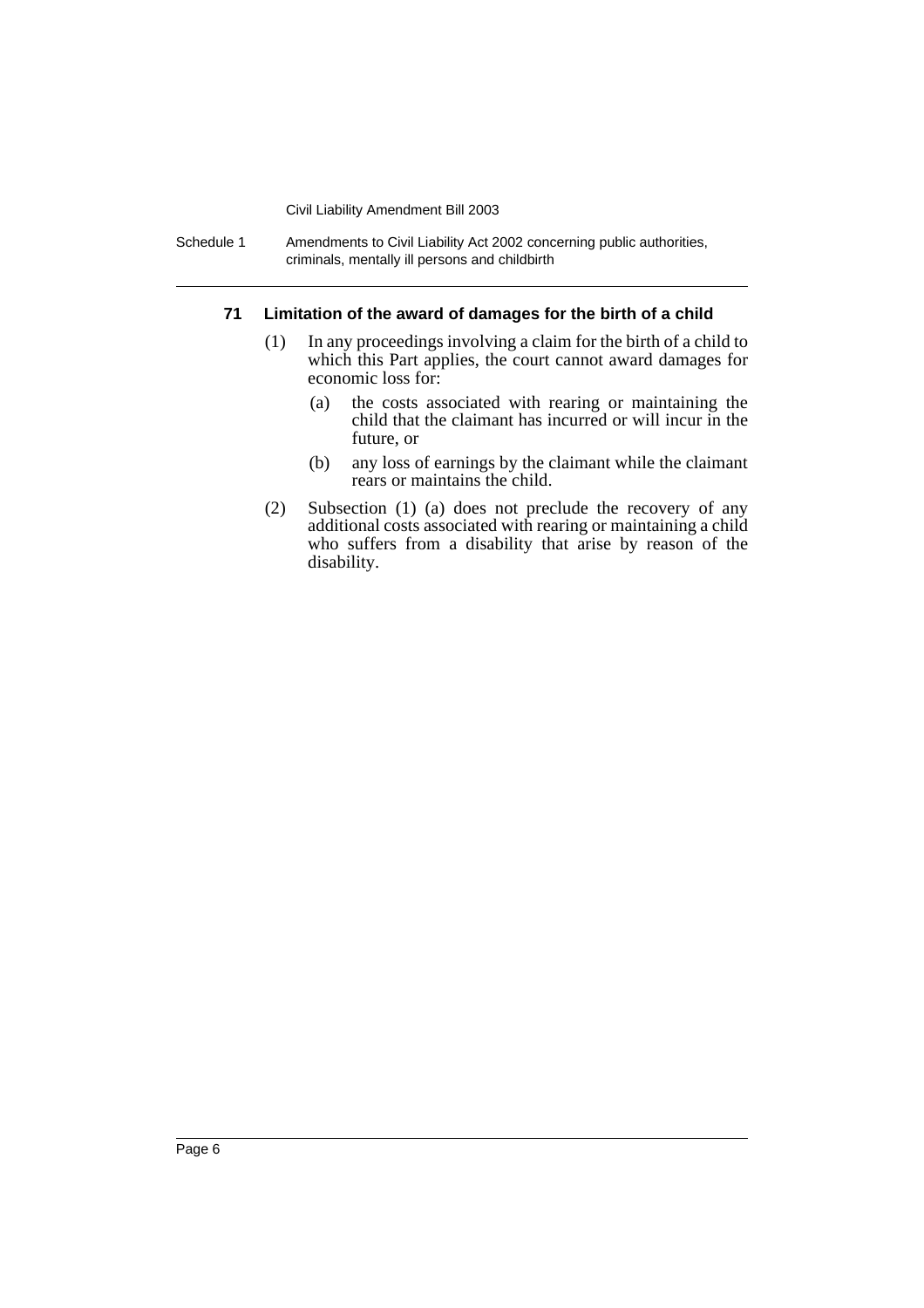Amendments to Civil Liability Act 2002 concerning proportionate liability Schedule 2

# **Schedule 2 Amendments to Civil Liability Act 2002 concerning proportionate liability**

(Section 3)

#### **[1] Section 34 Application of Part (as inserted by Schedule 1 [5] to the Civil Liability Amendment (Personal Responsibility) Act 2002 No 92)**

Omit section 34 (1). Insert instead:

- (1) This Part applies to the following claims (*apportionable claims*):
	- (a) a claim for economic loss or damage to property in an action for damages (whether in contract, tort or otherwise) arising from a failure to take reasonable care, but not including any claim arising out of personal injury,
	- (b) a claim for economic loss or damage to property in an action for damages under the *Fair Trading Act 1987* for a contravention of section 42 of that Act.

# **[2] Section 34 (1A)**

Insert after section 34 (1) (as inserted by Schedule 1 [5] to the *Civil Liability Amendment (Personal Responsibility) Act 2002*):

- (1A) For the purposes of this Part, there is a single apportionable claim in proceedings in respect of the same loss or damage even if the claim for the loss or damage is based on more than one cause of action (whether or not of the same or a different kind).
- **[3] Section 34 (2) (as inserted by Schedule 1 [5] to the Civil Liability Amendment (Personal Responsibility) Act 2002 No 92)**

Omit "A". Insert instead "In this Part, a".

**[4] Section 34 (2) (as inserted by Schedule 1 [5] to the Civil Liability Amendment (Personal Responsibility) Act 2002 No 92)**

Insert "(or act or omission)" after "acts or omissions".

**[5] Section 34 (5) (as inserted by Schedule 1 [5] to the Civil Liability Amendment (Personal Responsibility) Act 2002 No 92)**

Omit the subsection.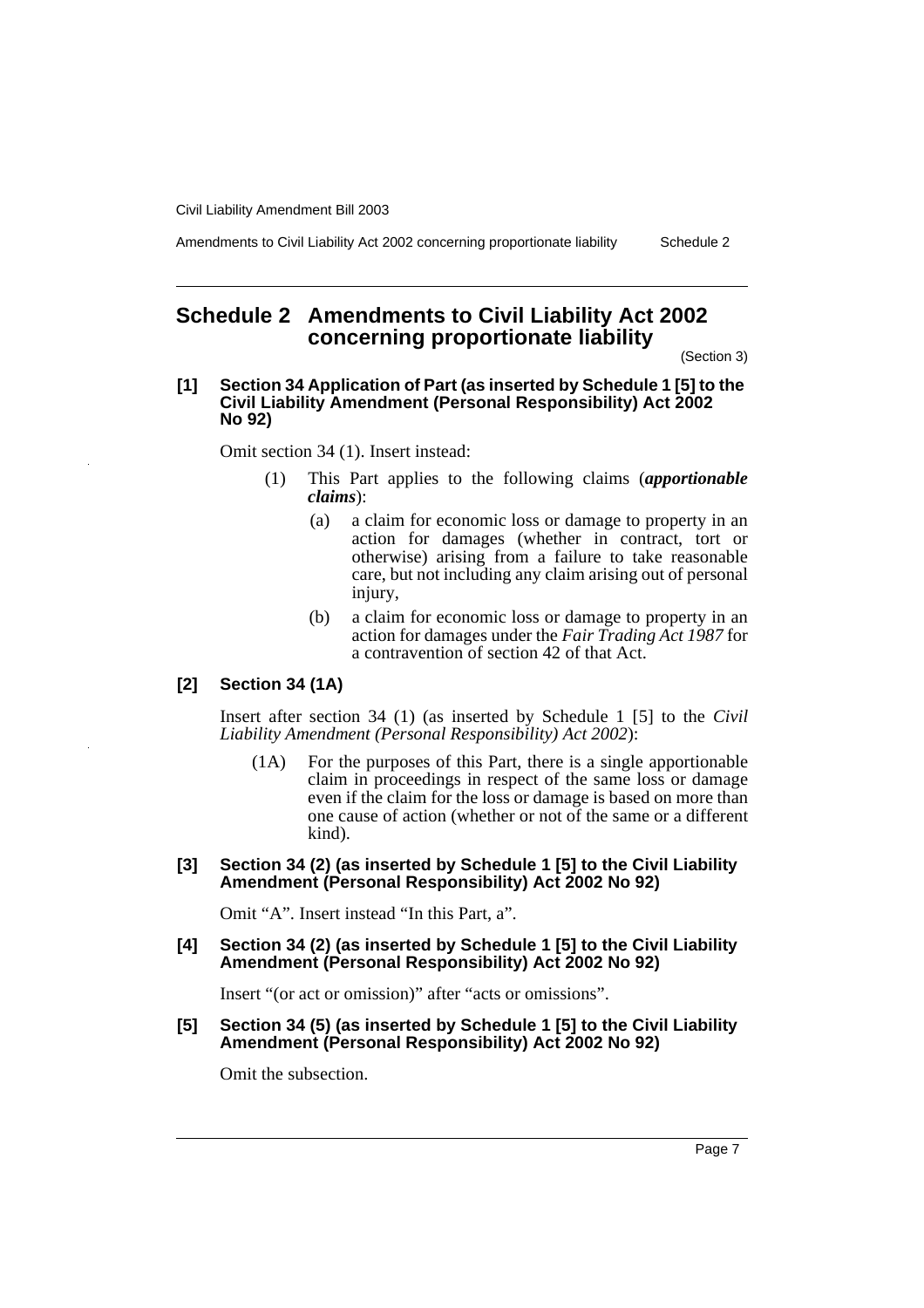Schedule 2 Amendments to Civil Liability Act 2002 concerning proportionate liability

#### **[6] Section 34A**

Insert after section 34 (as inserted by Schedule 1 [5] to the *Civil Liability Amendment (Personal Responsibility) Act 2002*):

#### **34A Certain concurrent wrongdoers not to have benefit of apportionment**

- (1) Nothing in this Part operates to limit the liability of a concurrent wrongdoer (an *excluded concurrent wrongdoer*) in proceedings involving an apportionable claim if:
	- (a) the concurrent wrongdoer intended to cause the economic loss or damage to property that is the subject of the claim, or
	- (b) the concurrent wrongdoer fraudulently caused the economic loss or damage to property that is the subject of the claim, or
	- (c) the civil liability of the concurrent wrongdoer was otherwise of a kind excluded from the operation of this Part by section 3B.
- (2) The liability of an excluded concurrent wrongdoer is to be determined in accordance with the legal rules, if any, that (apart from this Part) are relevant.
- (3) The liability of any other concurrent wrongdoer who is not an excluded concurrent wrongdoer is to be determined in accordance with the provisions of this Part.

## **[7] Section 35A**

Insert after section 35 (as inserted by Schedule 1 [5] to the *Civil Liability Amendment (Personal Responsibility) Act 2002*):

#### **35A Duty of defendant to inform plaintiff about concurrent wrongdoers**

- (1) If:
	- (a) a defendant in proceedings involving an apportionable claim has reasonable grounds to believe that a particular person (the *other person*) may be a concurrent wrongdoer in relation to the claim, and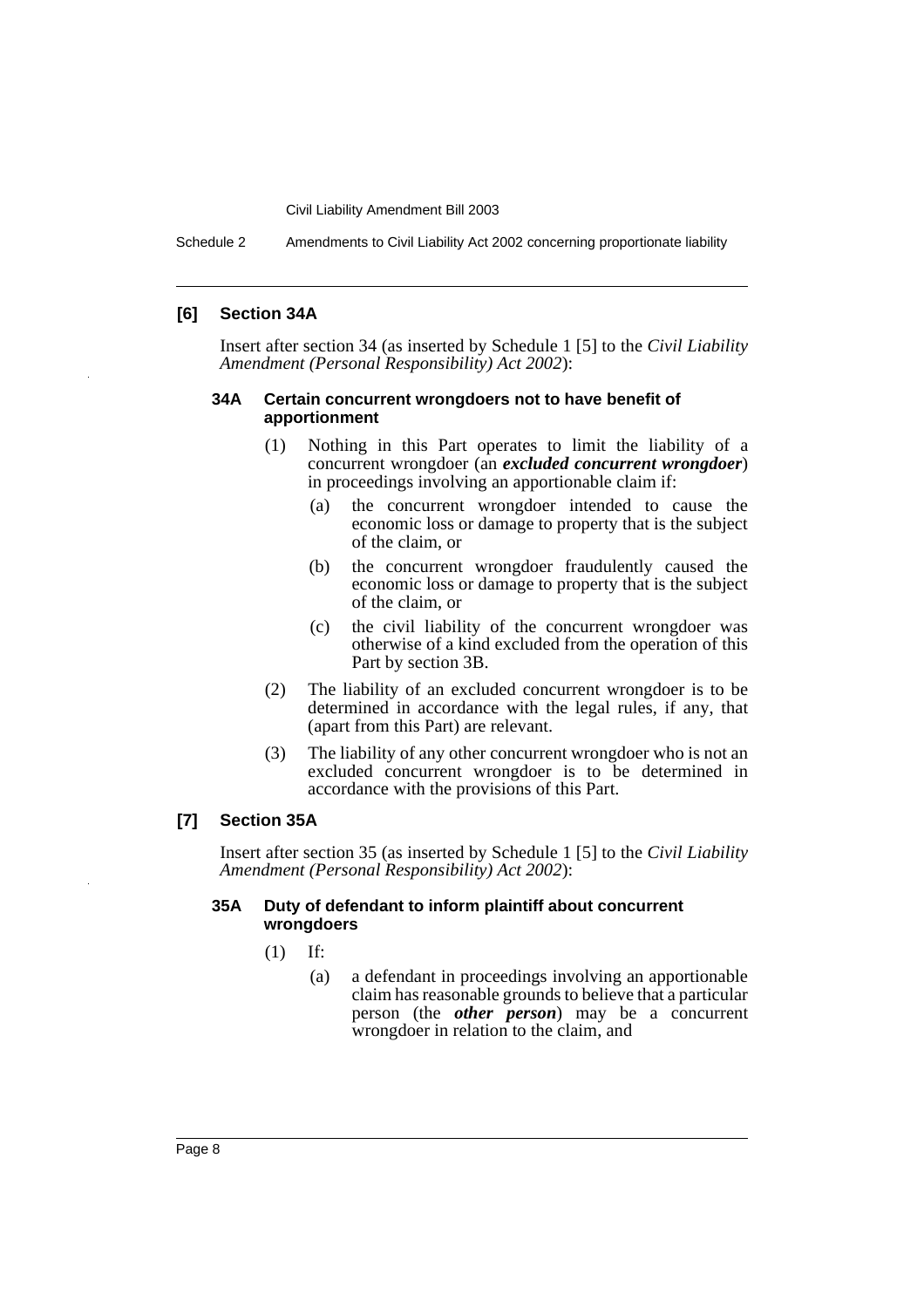- (b) the defendant fails to give the plaintiff, as soon as practicable, written notice of the information that the defendant has about:
	- (i) the identity of the other person, and
	- (ii) the circumstances that may make the other person a concurrent wrongdoer in relation to the claim, and
- (c) the plaintiff unnecessarily incurs costs in the proceedings because the plaintiff was not aware that the other person may be a concurrent wrongdoer in relation to the claim,

the court hearing the proceedings may order that the defendant pay all or any of those costs of the plaintiff.

(2) The court may order that the costs to be paid by the defendant be assessed on an indemnity basis or otherwise.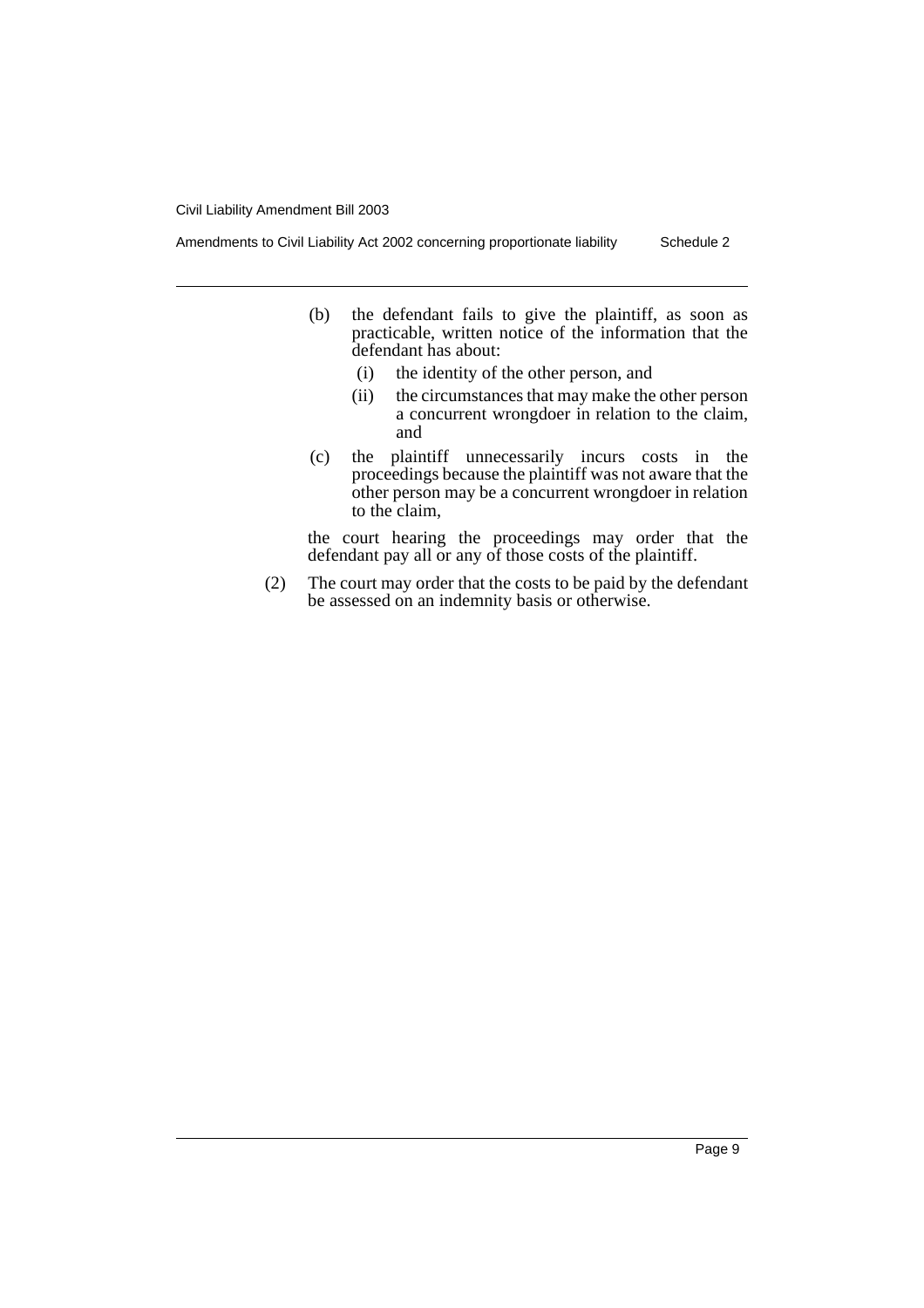Schedule 3 Other amendments to Civil Liability Act 2002

# **Schedule 3 Other amendments to Civil Liability Act 2002**

(Section 3)

## **[1] Section 3C**

Insert after section 3B:

#### **3C Act operates to exclude or limit vicarious liability**

Any provision of this Act that excludes or limits the civil liability of a person for a tort also operates to exclude or limit the vicarious liability of another person for that tort.

## **[2] Sections 42, 44 (1) and 45 (1)**

Insert "for civil liability" before "to which this Part applies" wherever occurring.

#### **[3] Section 43 Proceedings against public or other authorities based on breach of statutory duty**

Omit "to which this Part applies that are based on an alleged" in section 43 (1).

Insert instead "for civil liability to which this Part applies to the extent that the liability is based on a".

#### **[4] Section 44 When public or other authority not liable for failure to exercise regulatory functions**

Omit "claim" and "claimant" from section 44 (1).

Insert instead "liability" and "plaintiff" respectively.

#### **[5] Schedule 1 Savings and transitional provisions**

Insert at the end of clause 1 (1):

*Civil Liability Amendment Act 2003*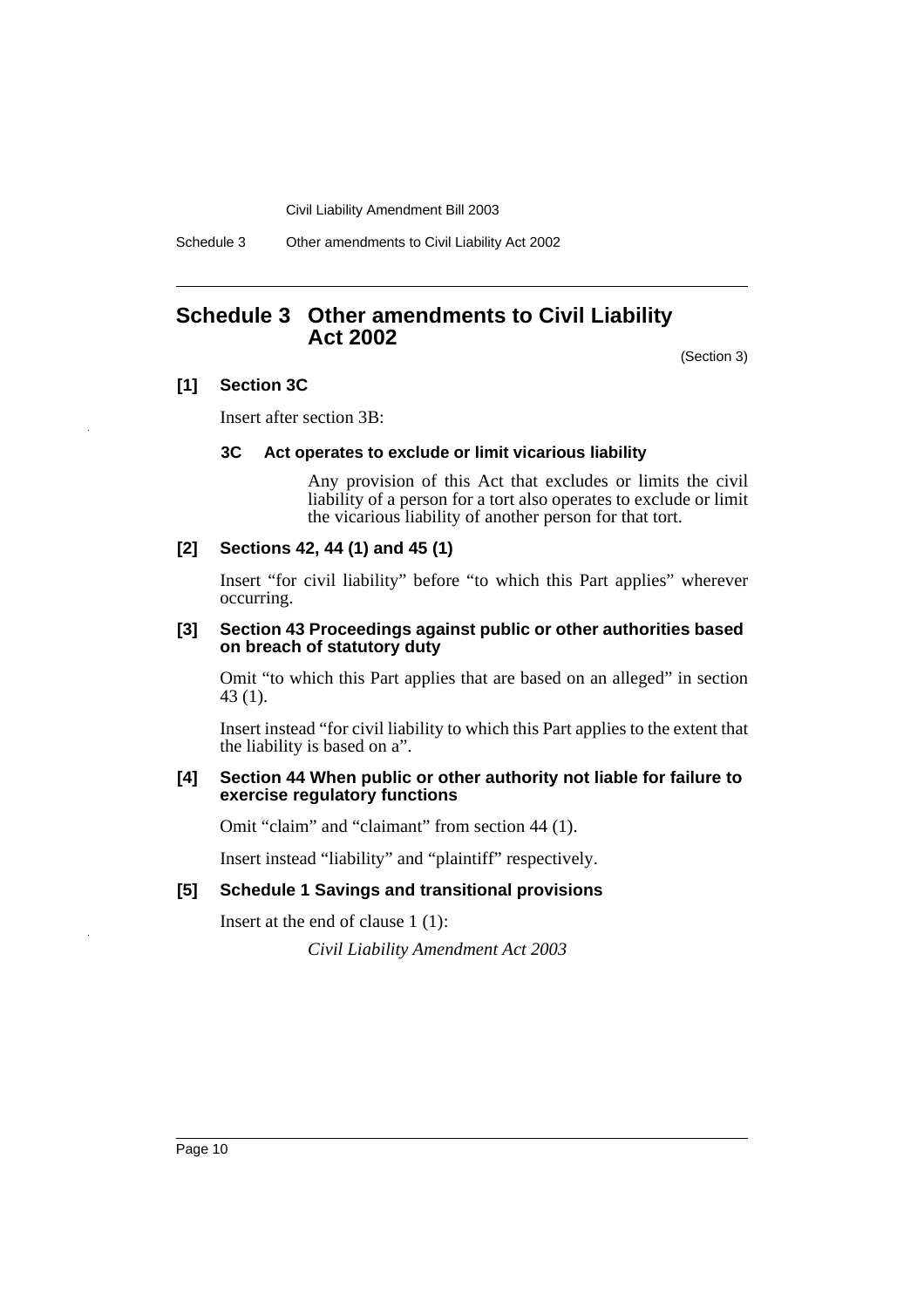Other amendments to Civil Liability Act 2002 Schedule 3

# **[6] Schedule 1, Part 4**

Insert after Part 3:

# **Part 4 Provisions consequent on enactment of Civil Liability Amendment Act 2003**

# **12 Definition**

In this Part:

*amending Act* means the *Civil Liability Amendment Act 2003*.

## **13 Application of amendments concerning proportionate liability**

Clause 6 (1) extends to Part 4 (as inserted by the *Civil Liability Amendment (Personal Responsibility) Act 2002* and amended by the amending Act).

#### **14 Application of amendments relating to damages for birth of child**

- (1) Part 11 (as inserted by Schedule 1 [6] to the amending Act) applies in relation to civil liability whether arising before or after 13 November 2003.
- (2) However, Part 11 does not apply to proceedings commenced in a court before 13 November 2003.

## **15 Application of amendments concerning public and other authorities, criminals and mentally ill persons**

- (1) Parts 5 and 7 (as amended by the amending Act) apply in relation to civil liability whether arising before or after 13 November 2003.
- (2) Parts 5 and 7 (as so amended) also extend to proceedings commenced before 13 November 2003.
- (3) However, subclause (2) does not operate:
	- (a) to apply Part 5 or 7 (as so amended) in respect of any decision of a court made before the commencement of this clause, or
	- (b) to apply Part 5 or 7 in relation to any proceedings to which the Part did not apply immediately before the commencement of this clause.